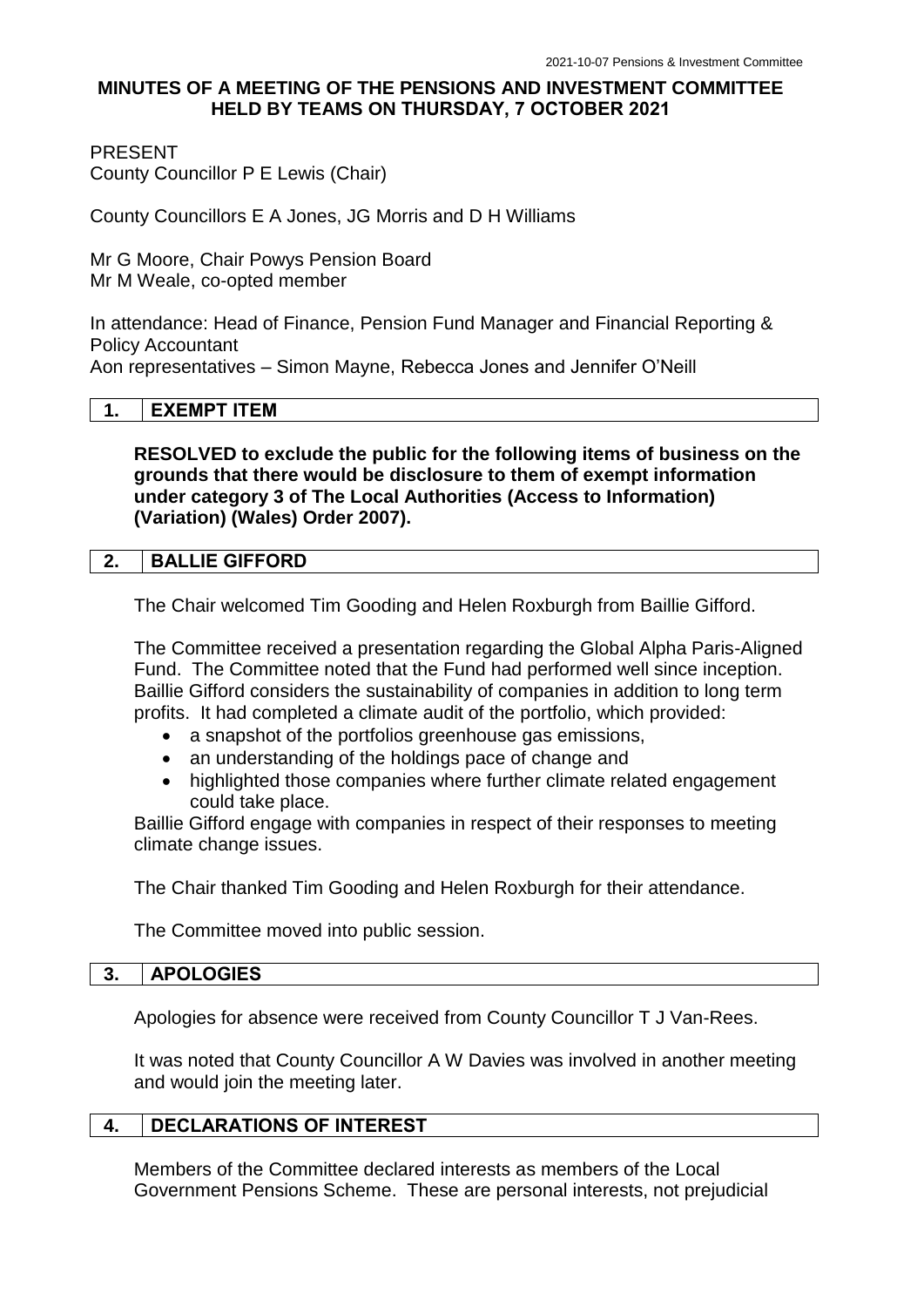interests in accordance with Paragraph 12(b) (iv) of the Members Code of Conduct 2016.

### **5. MINUTES**

The Chair was authorised to sign the minutes of the Pensions and Investment Committee meeting held on 9 July 2021 as a correct record.

#### **6. PENSIONS BOARD MINUTES**

The Committee received the minutes of the Pension Board held on 5 March and 8 July 2021. The Committee noted that the Board had recommended that the Taskforce for Climate Financial Disclosures [TCFD] should be added to the Risk Register.

### **7. GOVERNANCE AND ADMINISTRATION UPDATE**

The Committee received the Governance and Administration update report.

The Pension Fund Manager highlighted the following:

- The Scheme Advisory Board [SAB]
	- o as the SAB had ceased collecting death data, the Pension Fund Manager and actuary would be undertaking work on mortality in advance of the valuation and report back to Committee in due course,
	- o a summary report on cost control mechanisms had been published this week and the Pension Fund Manager would review this and forward information to the Committee
- Pensions dashboards the Administration Team would need to ensure the accuracy of information in respect of data quality and its availability
- The Pension Regulator [TPR]
	- o automatic enrolment guidance had been updated
	- $\circ$  quidance on climate risk reporting although not applicable to Local Government Pension Schemes [LGPS] the guidance is seen as good practice and will be followed when considering Responsible Investments [RI]
	- o Governance and Administration survey 2020-21 results the Board had asked for a report on how the Powys Fund faired against the six key processes
- Scheme return the Committee would be updated on the data quality scores.

The Pension Fund Manager advised the Committee that at the last Board meeting it had made a number of recommendations about changes to the wording in the Risk Register and also that new risks in respect of staff retention and procurement processes should be added to the Register. Questions were asked as to how the retention of staff due to remote working could be monitored and measured. The Pension Fund Manager advised he would consider how to do this.

It was moved and duly seconded to update the Risk Register as recommended by the Powys Pension Board, as detailed in the report.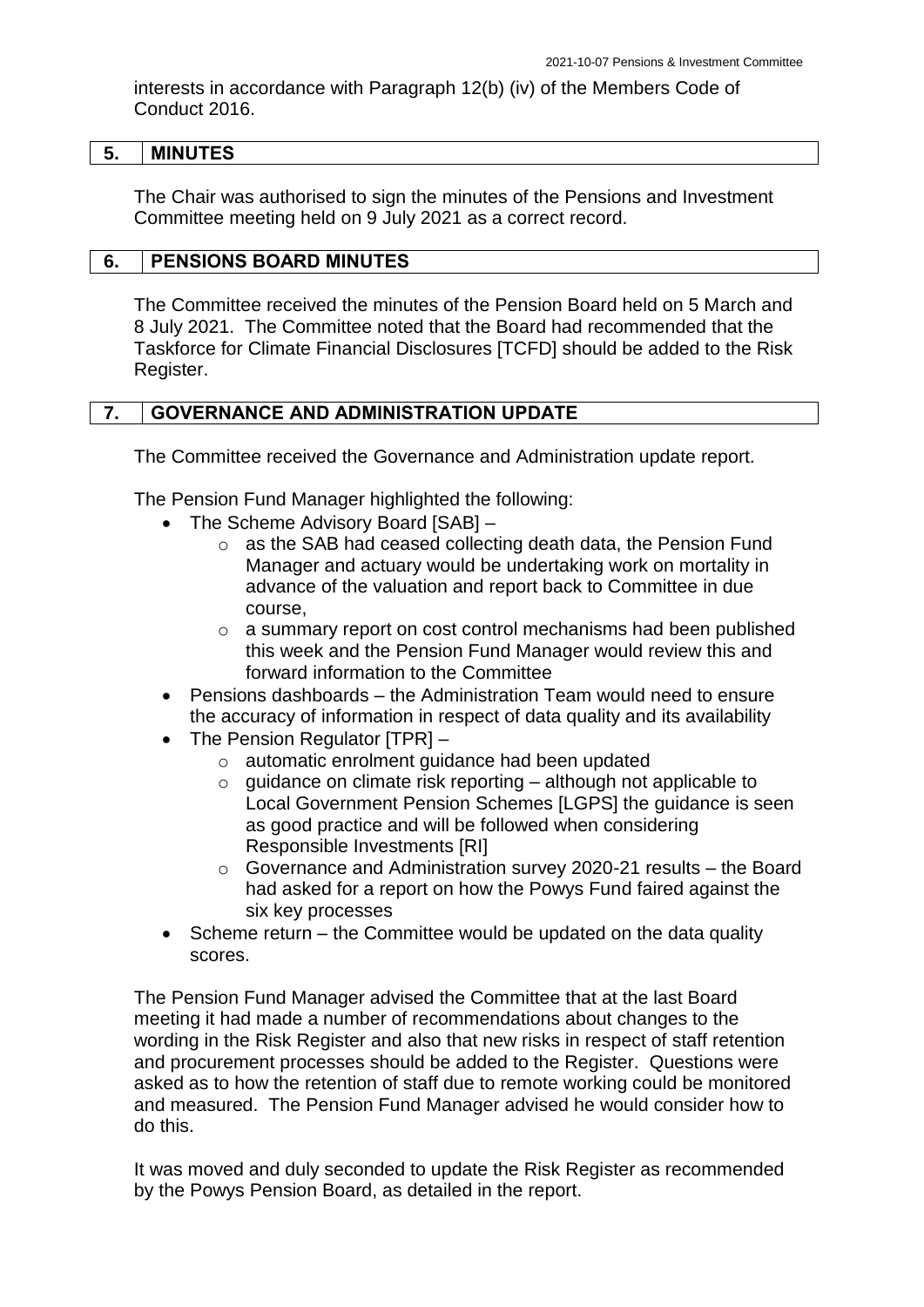| <b>RESOLVED</b> |                                | <b>Reason for decision</b> |
|-----------------|--------------------------------|----------------------------|
| Ĭ.              | That the comments in the       | As per the report and      |
|                 | "Further Actions/Controls"     | acknowledgement of new     |
|                 | column in the Risk Register    | identified risks.          |
|                 | be updated in respect of the   |                            |
|                 | following risks: PEN020,       |                            |
|                 | PEN021, PEN022, PEN023,        |                            |
|                 | PEN024, PEN025, PEN027,        |                            |
|                 | PEN028 and                     |                            |
|                 | that the following new risks   |                            |
|                 | be added:                      |                            |
| ii.             | PEN038 - an increase in        |                            |
|                 | potential flight risk of staff |                            |
|                 | linked to increased remote     |                            |
|                 | working and                    |                            |
| iii.            | PEN039 - that appropriate      |                            |
|                 | scrutiny is placed on any      |                            |
|                 | procurement exercises that     |                            |
|                 | the fund undertakes.           |                            |

# **8. WALES PENSION PARTNERSHIP [WPP] UPDATE**

The Committee received the WPP report. As a result of the WPP appointing an Allocator for Private Markets, the work on co-opting a scheme member representative on the Joint Governance Committee [JGC] and some minor changes, the Inter Authority Agreement [IAA] had been reviewed and an Addendum had to be agreed by the eight Constituent Authorities within the WPP.

It was moved and duly seconded that the Addendum to the IAA be recommended to Council for approval.

| <b>Recommendation to Council</b>    | <b>Reason for recommendation</b>        |
|-------------------------------------|-----------------------------------------|
| That the Addendum to the Inter      | To ensure that the Council as on        |
| <b>Authority Agreement [IAA] be</b> | of the eight constituent                |
| approved.                           | <b>Authorities in the WPP considers</b> |
|                                     | the Addendum.                           |

## **9. EXEMPT ITEM**

**RESOLVED to exclude the public for the following items of business on the grounds that there would be disclosure to them of exempt information under category 3 of The Local Authorities (Access to Information) (Variation) (Wales) Order 2007).**

## **10. DRAFT PENSION FUND ANNUAL REPORT 2020/21**

The Committee noted the draft Pension Fund Annual report 2020/21. It was noted that a Committee meeting was being arranged in late November to enable it to approve the Annual Report, including audited accounts.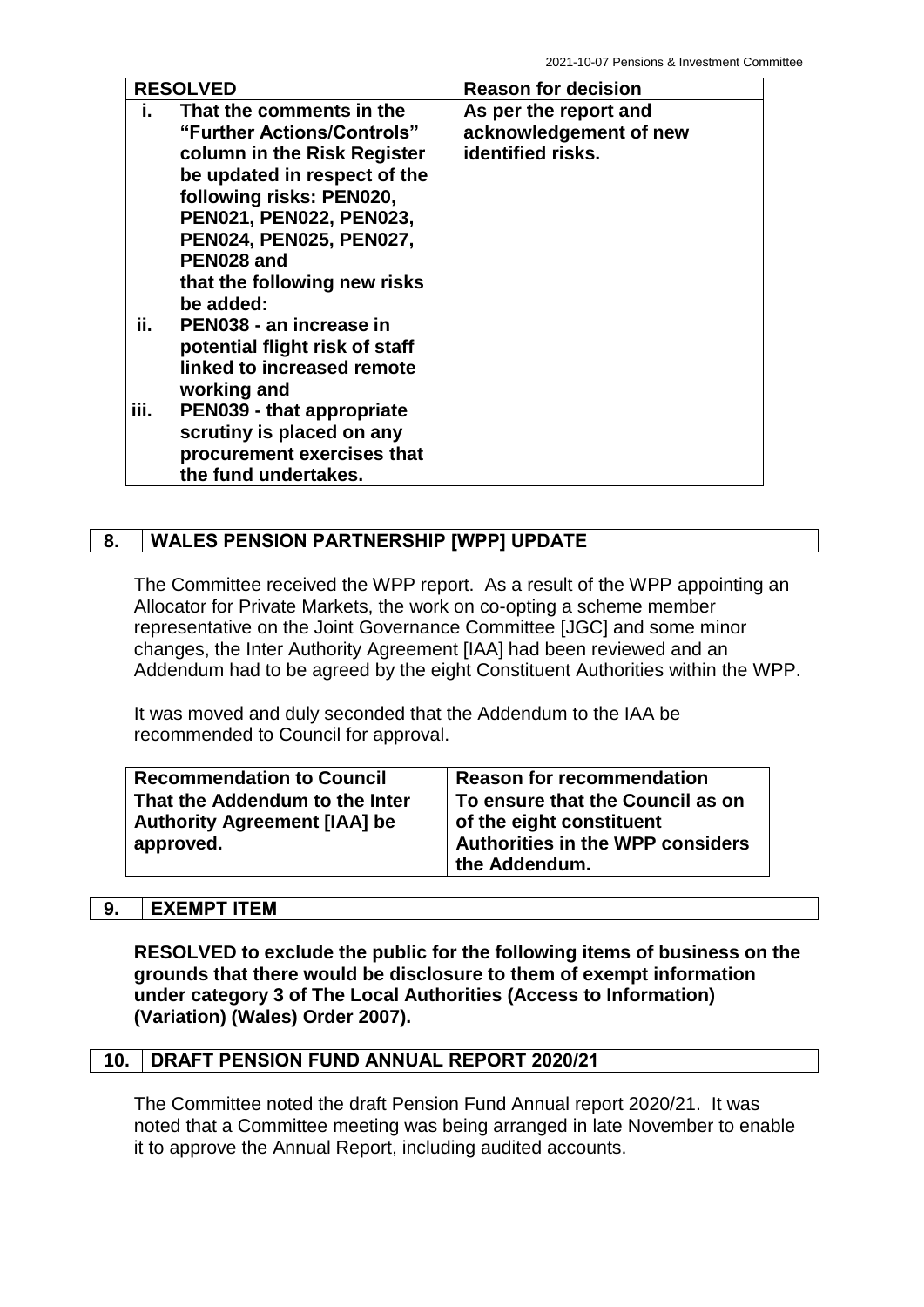# **11. FUNDING UPDATE**

Simon Mayne, Aon presented the Funding update as at 30 June 2021. Since the last update as at 31 March 2021 the funding level on the ongoing funding target had improved. The improvement had been driven by asset returns over the quarter being higher than assumed. It was noted that that this was a snapshot and a detailed position will be the outcome of the next valuation. The update was noted.

# **12. QUARTERLY MONITORING REPORT - Q2**

The Committee received the Quarterly Monitoring report and the Investment Summary report. Simon Mayne advised that the latter had been developed in response to the request at the last meeting for a summary of information in various regular reports. The Committee agreed to consider both reports and feedback comments to Aon, via officers, so that the Investment summary report can be developed to meet the Committee's needs.

## **13. INTERIM INVESTMENT STRATEGY REVIEW**

Simon Mayne, Aon presented the report. Since the last meeting the Committee had completed the questionnaire regarding the Investment Strategy. This assessed the Committee's beliefs and constraints and the report indicated how these compared with the 2016 survey results. The following was noted:

- the long-term goal was to achieve and maintain full funding
- the majority considered that the goal should be achieved as soon as it is affordable
- risk tolerance had slightly increased.

The Committee had agreed as part of the 2016 investment strategy review that an allocation to private markets should be included in the Fund's portfolio. Aon advised that the WPP private market fund would be available next year. The Committee noted the modelling scenarios and that further information would be considered at a future meeting.

## **14. RESPONSIBLE INVESTMENT**

Simon Mayne, Rebecca Jones and Jennifer O'Neill from Aon presented the reports.

The Committee considered the draft Governance Pillar Statement which explained the Fund's approach to governance of climate related risks and opportunities. The Pension Fund Manager indicated that the local Climate Working Group and its role should be added to the statement. Reference should also be made to the role of the Powys Pension Board in supporting and assisting the Administering Authority. Aon asked that the Committee and officers consider the draft and feedback any comments.

Councillor A Davies joined the meeting.

The Committee considered the Responsible Investment survey results. It was noted that the majority of responses were in line with the previous survey. In respect of governance and stewardship the respondents were unanimous in